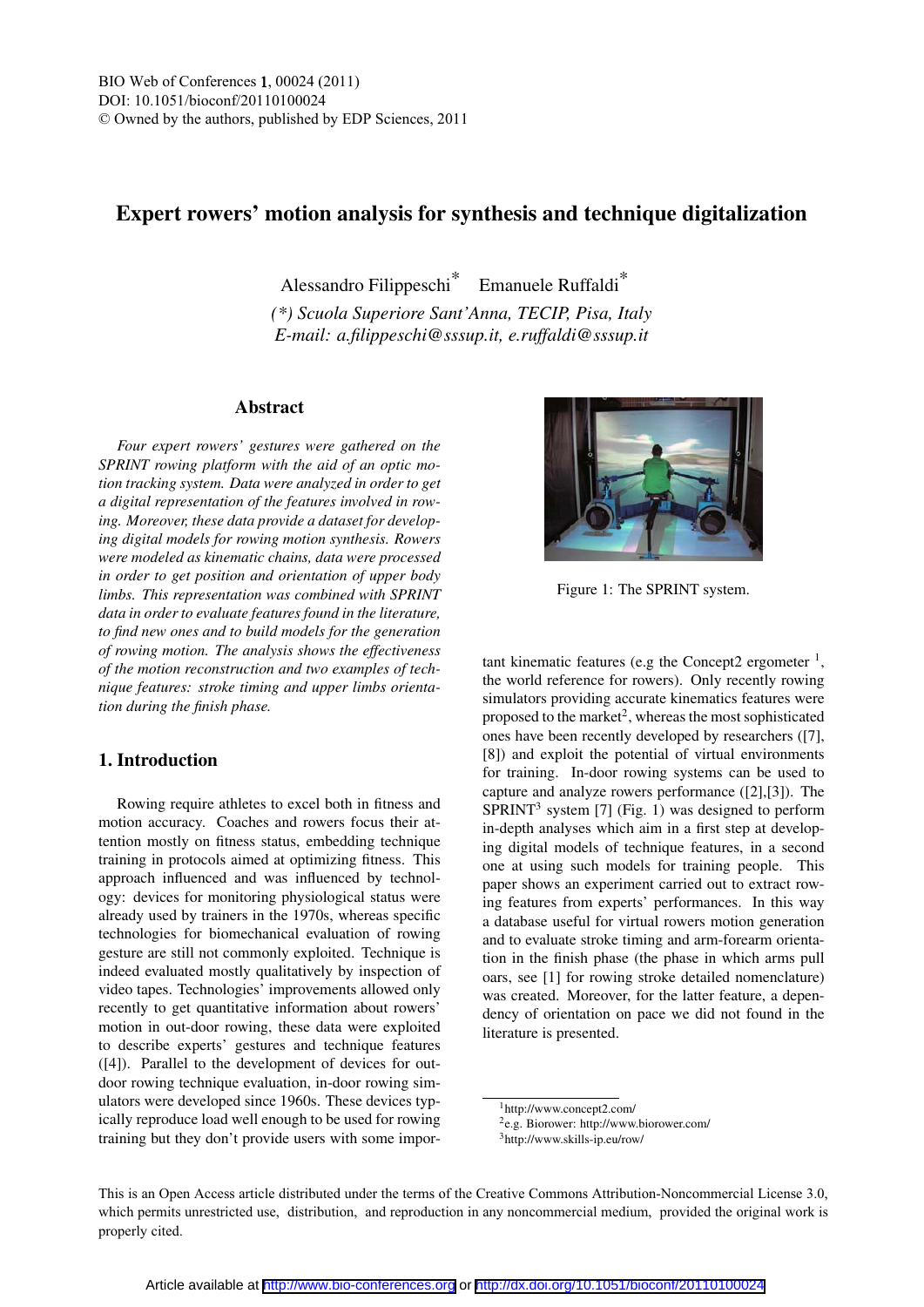

Figure 2: Scheme of the calibration pose.

# 2. Method

Four expert rowers (males, aged  $22.2 \pm 4$ ) were asked to row on the SPRINT platform. The task consisted of performing seven technique faults and rowing correctly, it is worth noting that rowers cross their hands when sculling, and they put left one over the right regardless their handedness. Experts had to voluntary perform faults at two severity levels (minor and large) and at three paces: 18, 24 and 30 strokes/minute(spm). They had finally to row correctly at paces between 18 and 36 spm equally spaced. The protocol was therefore composed of seven faults by two levels by three paces, that is 42 blocks, plus seven blocks of correct rowing. Each block recording was manually started by the experimenter when the expert decided he was correctly accomplishing the task, the block ended by the experimenter after he had counted ten strokes, of which at least half correctly performed. Rest time was decided by the expert in order to avoid fatigue to influence mastery of technique. Experts were asked about thier fatigue status after the experiment. In addition to variables available in SPRINT, the VICON motion capture system was used for upper body motion tracking, an in-depth technique analysis indeed require detailed knowledge of back and arms motion [4]. Cluster based motion tracking was selected for its stability and reliability: rowers wore clusters of markers on their wrists, elbows, shoulders and back, one additional cluster was placed on the sliding seat. Before starting the protocol, a calibration of the system on the current expert was performed asking him to wait steady in a previously defined calibration pose. Figure 2 shows a scheme of the calibration pose along with clusters arrangement and nomenclature. All data were available in Matlab Simulink and sampled at 125 Hz. The system was completed by a Virtual Environment (VE) projected in front of the expert where, superimposed to a single sculling scenario, they could see the pace they were rowing at as a number in the middle of the screen.

### 3. Processing

Data processing was composed of three steps: filtering, integration with calibration data and reconstruction of kinematics. Analyzed data were wrists (W), elbows (E), shoulders (S), back (B) and seat (Se) positions with respect to a world frame whose x-axis is aligned with the seat rail and y-axis vertical. Only the upper body limbs were considered in the model: midriff, chest, arms and forearms were modeled as rigid links connected respectively by hinge, ball and hinge joints.

Filtering. Cluster data needed to be filtered because of occurred problems, in particular missing tracking or mix up of clusters. Mistaken data were removed, gaps were filled by means of spline interpolating correct data. Filtered data arrays contained the same number of samples of the original ones, the correct samples being placed in the same position as in the original arrays. Since correctness of strokes were judged by the expert himself while rowing, data were visually inspected to remove partial and mistaken strokes, in this phase were removed only strokes clearly incorrect.

#### 3.1 Calibration

Data recorded in the calibration phase were used for correcting positions of elbows and back. Arms and forearms were assumed to be horizontal, back and chest to be vertical. The middle point C of shoulders displacement was computed and used to establish the offset of middle point H of hips positions from seat position: H was considered to be vertically aligned with H, hence obtaining horizontal displacement from Se, vertical displacement was measured for each rower. Elbows and back positions were translated to belong respectively to arm-forearm lines  $\overrightarrow{SW}$  and  $\overrightarrow{HC}$  (an approximation of the spine), needed offsets  $\Delta E_l$ ,  $\Delta E_r$  and  $\Delta B$  were then stored in order to translate elbows and back position for all the samples, Figure 3 shows an example of such correction in a pose different from the calibration one.

#### 3.2 Reconstruction

Reconstruction consists of calculating positions and orientations of the links as well as joint angles from recorded data. For this purpose each link was replaced with a frame, shown in Fig. 4. Origins and axes unit vectors (called axes themselves in the following) are hence defined:

• Chest: origin in  $\mathbf{C} = (\mathbf{S}_l + \mathbf{S}_r)/2$ ,  $\mathbf{x}_c$  along the shoulder line, **z***<sup>c</sup>* vertical, **y***<sup>c</sup>* towards anterior direction.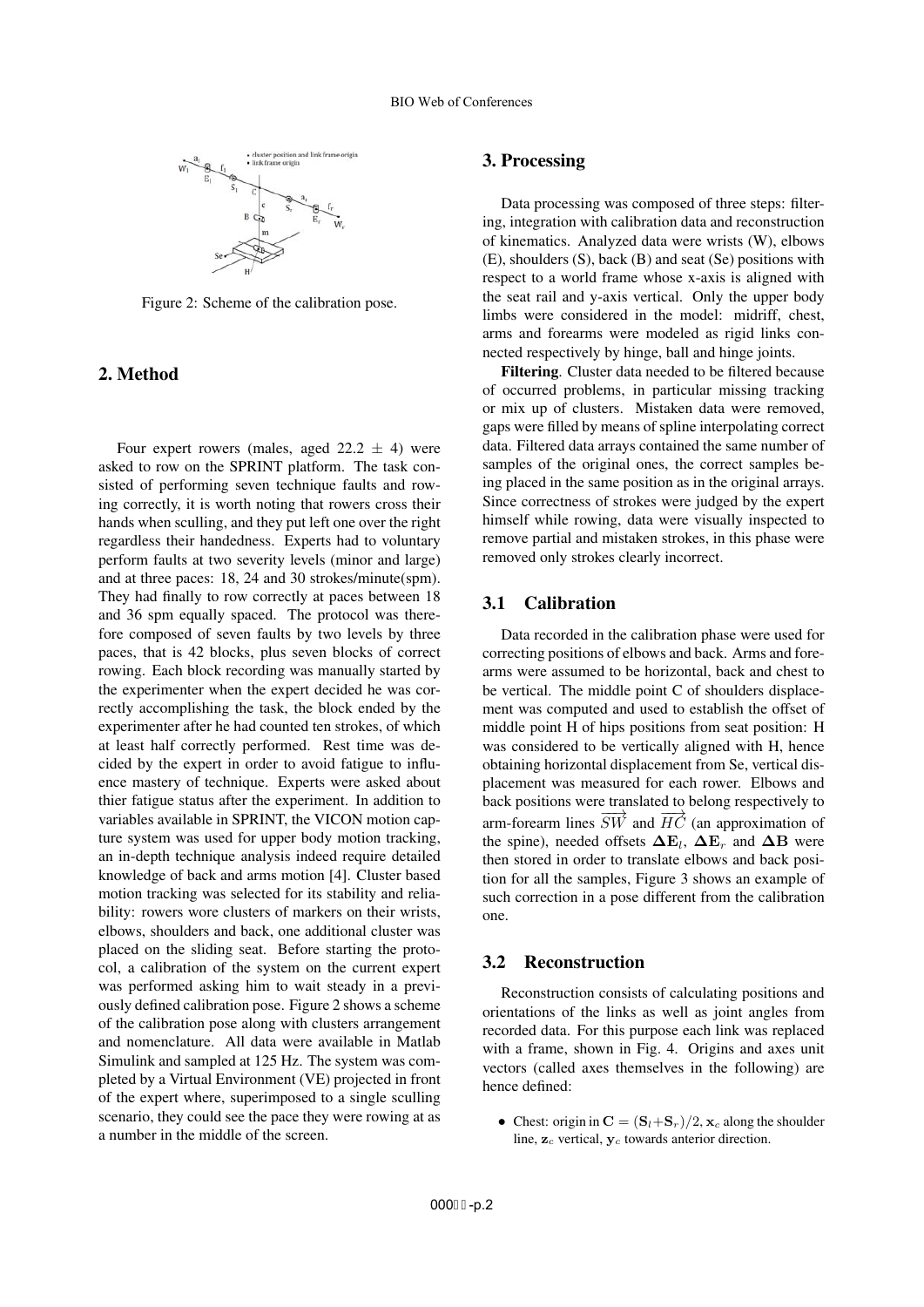

Figure 3: Correction of elbows ( $\Delta E_i$ ) and back ( $\Delta B_i$ ) clusters positions.



Figure 4: Representation of the link frames (left side not shown).

- Arms: origin in  $S_i$ ,  $\mathbf{x}_{ai}$  along the arm,  $\mathbf{y}_{ai}$  in the S-E-W planes ( $\pi_l$  and  $\pi_r$  planes),  $\mathbf{z}_{ai} = \mathbf{x}_{ai} \times \mathbf{y}_{ai}$ .
- Forearm: origin in  $\mathbf{E} + \Delta \mathbf{E}_i$ ,  $\mathbf{x}_{fi}$  along the forearm,  $\mathbf{y}_{fi}$  in the S-E-W plane ( $\beta$  plane),  $\mathbf{z}_{fi} = \mathbf{x}_{fi} \times \mathbf{y}_{fi}$ .
- Midriff: origin in  $\mathbf{B} + \Delta \mathbf{B}$ ,  $\mathbf{x}_m$  along  $\overrightarrow{BC}$ ,  $\mathbf{y}_m$  in the C-B-H plane,  $\mathbf{z}_m = \mathbf{x}_m \times \mathbf{y}_m$ .

The reconstruction of body limbs started from a reference configuration (the same of calibration pose with vertical arms instead of horizontal), all body frame axes were assigned subscript 0 (e.g  $\mathbf{x}_{fl0}$  for left forearm x axis) when referred to this configuration. Each current axis  $x_i$  can be obtained from the reference one  $\mathbf{x}_{i0}$  by means of the link rotation matrix  $R_i$  defined by  $x_i = R_i x_{i0}$ . Rotation matrices are therefore obtained as

$$
R_i = \begin{bmatrix} \mathbf{x}_i & \mathbf{y}_i & \mathbf{z}_i \end{bmatrix} \begin{bmatrix} \mathbf{x}_{i0} & \mathbf{y}_{i0} & \mathbf{z}_{i0} \end{bmatrix}^T.
$$
 (1)

Limbs frames and rotation matrices allowed to represent all joints variables, elbows angles are given by  $\theta_{ei} = \arccos(-\mathbf{x}_{ai}^T \mathbf{x}_{fi})$ ; back limbs angle  $\theta_b$  is defined similarly, shoulder joint rotation was defined by Euler angles for the sequence flexion  $\theta_{sy}$ , abduction  $\theta_{sx}$  and rotation  $\theta_{sz}$ , that is, arm frame can be obtained from reference one by rotating respectively around  $\mathbf{x}_{a0}$  axis, obtained  $y_a$ , obtained  $z_a$ . Euler angles relation with  $R_a$ components are

$$
\theta_{six} = \operatorname{atan2}\left(\frac{R_{si}(3,2)}{\cos \theta_{siy}}, \frac{R_{si}(3,3)}{\cos \theta_{siy}}\right)
$$

$$
\theta_{siy} = -\operatorname{arcsin} R(3,1) \qquad (2)
$$

$$
\theta_{siz} = \operatorname{atan2}\left(\frac{R_{si}(2,1)}{\cos \theta_{siy}}, \frac{R_{si}(1,1)}{\cos \theta_{siy}}\right)
$$

which never degenerates with rowing gesture data.

#### 4. Technique features

In this section the map of two important  $([5],[6])$ technique features on the data are shown. The first is cylce phases timing the other one, related to the finish phase, is the  $\pi$  planes orientation with respect to gravity. They have been sought in order to get a quantitative index of skilled performance.

#### 4.1 Timing

Timing of back swing and arms bending onset are an index of the rhythm rowers are keeping and of their ability in using their muscles in the correct sequence. Strokes were segmented at the beginning of the drive phase, when legs start pushing, oar horizontal angle  $\phi$ was used for detecting the beginning of the stroke: the passage of  $\dot{\phi}$  from negative to positive gave the stroke onset reference time. Back swing onset time  $T_b$  estimation was based on  $\beta$  plane orientation with respect to gravity, in particular a threshold on  $\beta$  sufficed to detect back swing. Arms bending was detected by comparing current  $\overrightarrow{BC}$  length ul with the calibration one  $ul_0$ , a threshold on  $ul / ul_0$  allowed to discriminate arms motion onset time  $T_a$ . Drive phase elapsed time  $T_d$  was finally marked by the passage of  $\phi$  from positive to negative. Given this framework, timing indexes were calculated as

$$
t_b = T_b/T_d \quad \text{and} \quad t_a = T_a/T_d \tag{3}
$$

in order to clear linear dependency of  $T_i$  indexes on pace from the analysis. Timing indexes dependence on pace was sought mixing all expert data. Figure 6 shows results of analysis. Consistency of stroke structure was checked on drive and recovery phases times, Fig. 5 shows typical profiles of drive and recovery phases elapsed time ([6]) with the only difference that drive-recovery times ratio is smaller. Fig. 6 shows a Scatter plot of timing data along with regression curves, linearity for both was checked obtaining  $R^2 = 0.29$  for back timing and  $R^2 = 0.01$  for arms timing.